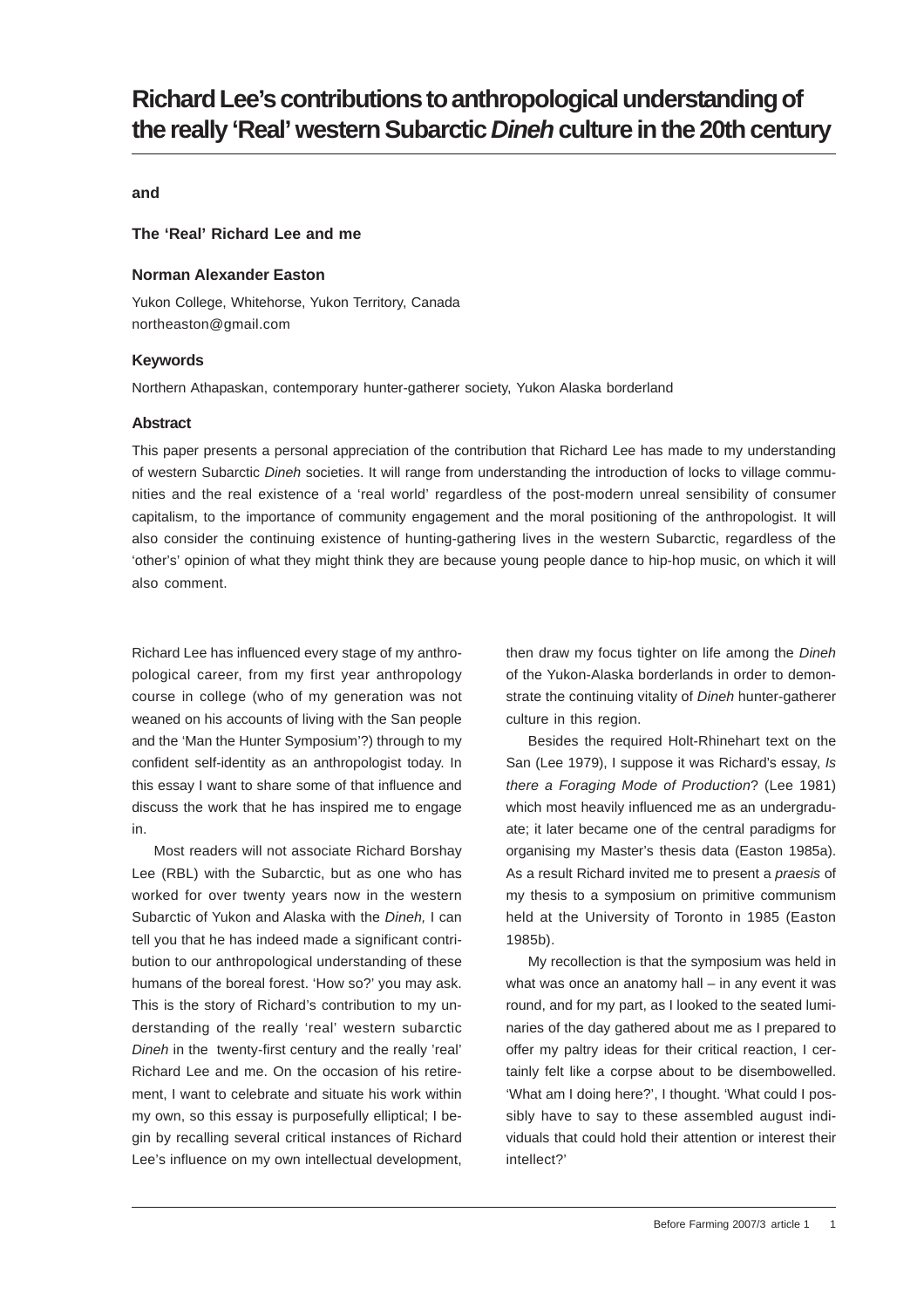I managed to stumble out the no-longer provocative title of my paper, and then to mangle another few sentences before I lost my voice to a dry panicked throat as parched as the Kalahari Desert in summer. I wanted to die, or at least return to the womb and live my life over again without this moment of hubris.

In the midst of these paralysing thoughts, a hand came to my shoulder, shocking me back to the real. I followed the hand down the arm to the face of Richard Lee, a not mocking, but certainly impish smile on his face, a glass of ice water in his other hand which he handed me, along with the whispered words, 'Drink this, breathe deep, read your paper. It is a good paper and people will like it.'

And I did. And they did. And I learned something very important that day about the character of Richard Borshay Lee and becoming an anthropologist.

The next year I moved to Canada's Yukon Territory, just to the right of Alaska, geographically, though not politically. A place which visitors often comment is 'a long way from anywhere', they are surprised to find the vibrant little Yukon College community there, 'right in the middle of nowhere'. Of course, parochial residents such as I and others, prefer to see us as being in the middle of somewhere, but it is admittedly a somewhere very different from the multiple anywheres most academics seem to inhabit during their teaching year. Indeed, I am told that this occupation of multiple anywheres is a hallmark feature of modernity, a fact clearly documented in paper after paper in our professional journals, so I have no reason to doubt its reality. Of interest to note in this regard however, is that in the north I live in we divide the world between our place and your place – 'north of 60' and 'outside', as in 'next week I am going "outside" to the CASCA (Canadian Anthropology Society) conference' . This may well reflect a naiveté uninformed by critical theory, but if it is a delusion, it is a pleasantly shared one here.

My anthropological work in Yukon has been in a variety of locations; Whitehorse, Selkirk, Pelly Crossing, Ross River, Dawson, but most of my work over the past 15 years has been in a series of communities occupied by speakers of several Athapaskan languages, the Upper Tanana language being the principal one, but including Northern Tutchone, Ahtna, Han Gwichin, as well as some English, French, and German, all of whom live along the Alaska highway on



**Figure 1** Clan members performing their 'blessing song' over the gifts they are about to distribute at a memorial potlatch. About 50 rifles, 600 blankets, and some 500 other gifts (beaded mocassins and gloves, cooking sets, buckets, fabrics, and scarves) were distributed at this potlatch, held at Tanacross, Alaska, July 2007. (Photo: NA Easton)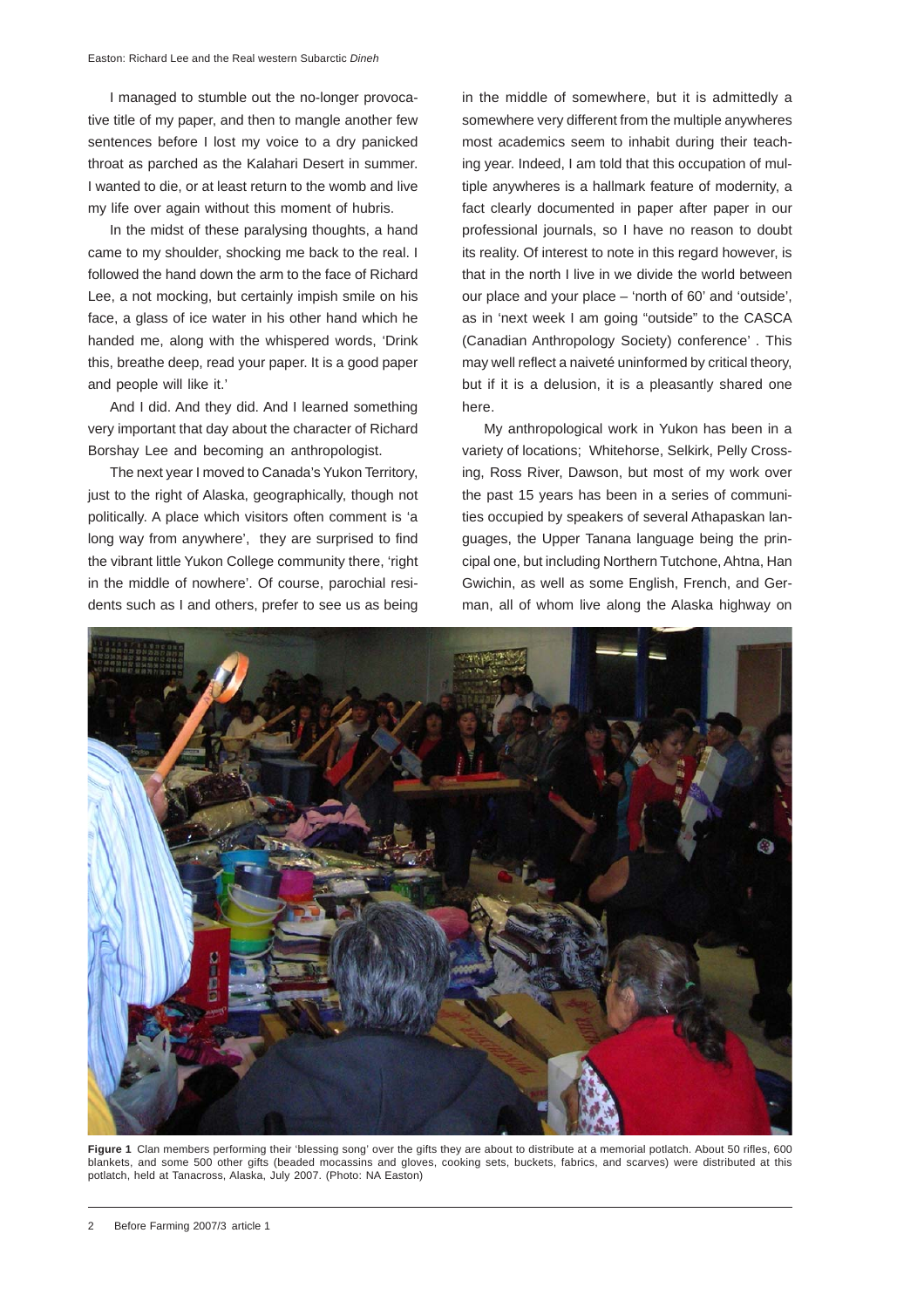

**Figure 2** Mrs Ada Galen splitting spruce root to make twine for the construction of birch-bark baskets; a completed bundle lies at her side. August, 2005. (Photo: NA Easton)

either side of the Yukon–Alaska border. It has included archaeological, ethno-historic, linguistic, geographical, palaeontological, and contemporary ethnographic documentation, generating mostly small reports distributed locally, of little interest to the 'outside', and bearing 'no significant theoretical import', as a response to a paper I recently submitted for publication noted gently in its rejection letter. I suppose this makes me an adherent of the Boasian four-field tradition in anthropology, I have even measured a few skeletons and living skulls in my day, which makes me something of an anachronism 'outside', but an extremely useful white man here.

In his critique of the 'cult' of Franz Boas, Leslie White (1966) maintained that Boasian anthropology was a-theoretical at best, and anti-theoretical at worst, a 'mere' documentary exercise of vanishing life-ways. Now I am an admirer of White's development of the ecological and the reintroduction of Marxist theory in anthropology, but his critique of Boas' apparent atheoretical stance seems to me akin to suggesting that anti-matter doesn't matter, or that there is yin but no yang, or that there can be successful dominance without submission – to put it plainly, I believe that to eschew theory IS a theoretical position and I stand proudly today at least, ostensibly a-theoretical.

This brings me to a second important lesson I have derived from Richard and his work, not that he is anti-theory, but in his insistence that there is a 'real' world which is amenable to empirical description and that this basic description lies beyond theory. It is data which may inform theory, but fundamentally it is a representation of our human perceptions at a particular point in time, representing a particular view that we hold on such events. This was most forcefully articulated in *Art, Science, or Politics: The Crisis in Hunter Gatherer Studies* (Lee 1992), an argument perhaps best summed up as 'Crisis? What crisis?'. Engaging in empirical descriptions of social circumstances as we witness them as best we can is unarguably the bedrock of anthropology. What we make of that data, how we interpret those experiences, is indeed another matter, but surely we can agree that there is a real external world which we occupy, witness with all our frail senses, and can testify to? Certain things certainly happened – Andy Frank died, Robert Johnny killed a moose, Norman Easton was in Beaver Creek, and Levi-Strauss played the violin; now what we make of those empirical events is another matter entirely, but surely we can agree in our world at least, that these events occurred not in dreams but in fact.

Like many they knew, Richard and Harriet often put me up in their attic over the years as I passed briefly through Toronto in the 1980s and 1990s. Up there, in that cosy room, lay the observations and measurements of RBL's fieldwork over the course of 40 odd years, much of it typed out on a typewriter in Africa at the end of the day or at other odd moments during fieldwork, mostly in triplicate or more using carbon paper, and cross-filed by subjects. (There was a time, young readers, when you could only eat a blackberry and laptops disappeared when you stood up!)

As a young anthropologist in the late 1980s and early 1990s, surrounded by this mass of observation, it was impossible not to be struck by the singular fact that if Richard Lee had dropped dead that night (God forbid), he had amassed a documentary archive of the REAL at a REAL moment in a REAL HISTORY, which he had REALLY lived. And though it was written down, I knew he remembered much because he spoke of it often, and perhaps in his telling he embellished this and forgot that, as we all do in the telling of our tales, but in this sense he was continuing a tradition of humanity which stretches back to the beginnings of communication in our species; the compul-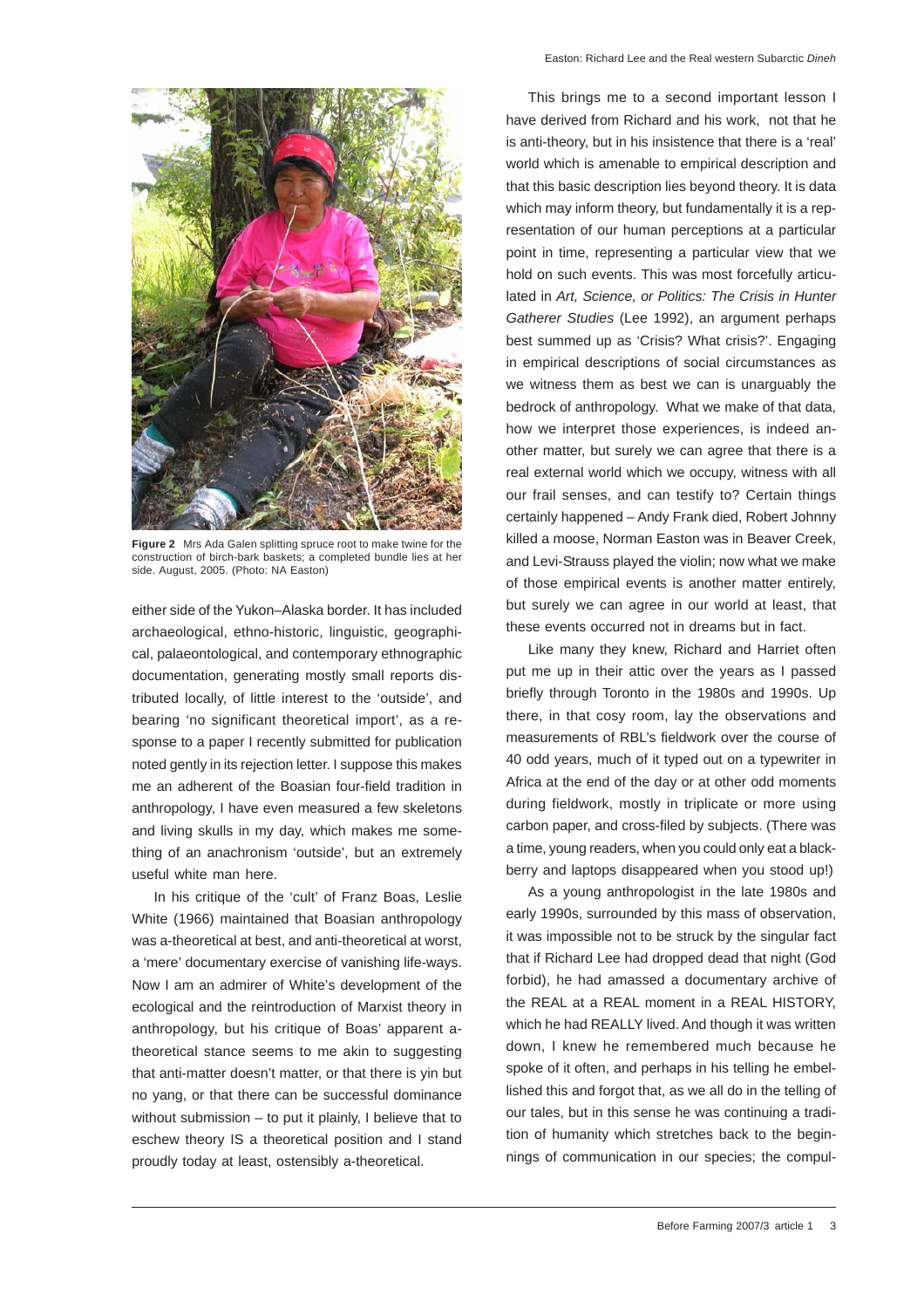sion to tell the generation which follows what has happened before them, as best they can.

And I learned something else about Richard Borshay Lee and becoming an anthropologist at that moment. Richard's insistence that anthropology be a discipline of engagement with the world goes much beyond mere empirical description.

There are two places where humans can focus their thoughts: internally upon themselves, or externally upon the world about them. Indeed, this capacity may be as good a definition of what it means to be human as any. But there are important differences between self-reflection and self-indulgence, between self-understanding and selfishness, differences that my *Dineh* companions seem quite clear about, and equally perplexed at how often *Nooglee* (White People) seem to mix them up. This is not the case for Richard Lee, which makes him in the vernacular of my *Dineh* companions, 'a most unusual whiteman'.

*Nooglee*, in *Dineh* experience are all unusual. They seem to be human beings, they have language, a social order of some sort, and can make babies with the *Dineh*, but they so often behave like ill-brought up children, smug and self-centred, mean-spirited, often cruel, disrespectful of the generosity of a world which tries so hard to love them, and incapable of fulfilling the most basic of reciprocal obligations to their environment. Many *Dineh* read and respect the Christian Bible, but remain perplexed at the distance between the spiritual teachings of *Nooglee* and their behaviour. 'Indian people don't tell whites how to believe in God, how to pray,' Mrs Bessie John once lamented to me in her smokehouse. 'You guys shouldn't tell us that either. I respect Jesus, Mary, and the Ghost. Why can't whites respect us, our way?' It was a rhetorical question, for she shared with many others in the region a theory of explanation that I have heard numerous times over the years for *Nooglee* behaviour.

It is because *Nooglee* are not fully formed spiritually, due to a flaw in our history. '*Ts'awusha,* you know him?', one lady asked me, invoking the name of their Culture Hero. 'He was the same guy as your Jesus, the same person. My great people say when he finished here, he kept going all 'round the world, fixing things up in Russia, India, and then there in Israel. That's where you guys killed him. You never let him fix your world there, you just killed him. That's why white men are so different and so sad.'

This epistemological position of the Upper Tanana



**Figure 3** Mrs Darlene Northway collecting berries, August 2005. Note the rifle she carries; like many female Dineh of the 20th century, Mrs Northway is a very competent hunter of moose, caribou, and small game. (Photo: NA Easton)

*Dineh* reveals one aspect of their continuing status as a hunter–gatherer culture. Richard's Osaka CHAGS address, *Hunter-Gatherer Studies and the Millenium: A Look Forward (And Back)* (Lee 1999), itself derived from the introduction to *The Cambridge Encyclopaedia of Hunters and Gatherers* (Lee & Daly 1999), articulates that the continued existence of hunter-gatherers in the contemporary world is evident to us in a nexus of cultural beliefs and practices. They are people who hunt and who hold a complementary set of cultural beliefs which set them apart from, even while they are inextricably linked to, other cultural systems. He points out several distinctive attributes by which we can recognise a hunter-gatherer when we meet one, regardless of other material expressions of their articulation with the contemporary non-hunting-gathering cultures of the world.

In brief, these are:

- a subsistence preference towards hunting and gathering
- a social organisation characterised by bandsized populations
- $\bullet$  egalitarian politics
- a mobile demographic
- a common-property regime
- an ethos dominated by the moral foundation of generalised reciprocity within a giving environment occupied by animated spirits which, generally, and genuinely, love us
- a spiritual / medico practice of shamanism in which humans are not merely at the hands of fate, but can play an active role in their destiny
- a belief in a higher deity, which anthropology calls the Trickster, who while divine is also 'deeply flawed and very human'.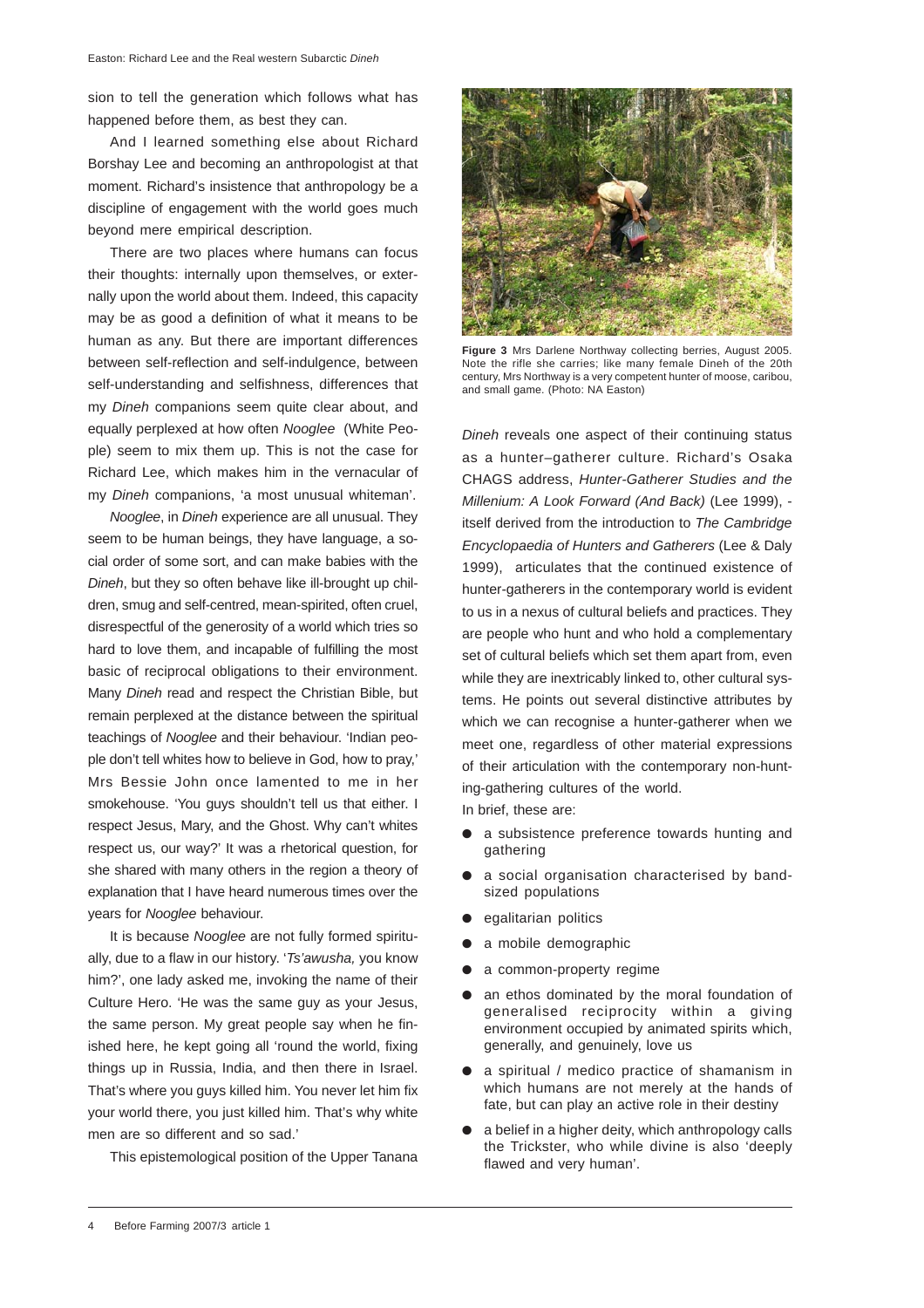

**Figure 4** Mrs Darlene Northway instructing student interns in the correct way to prepare whitefish for smoking at Tthey Guut fishcamp, August 2005. During the processing of the remaining fish, Mrs Northway will instruct them further in the names of fish parts, the proper way to respect these 'other than human persons', and specific 'women's' knowledge. Whitefish remain a staple of Upper Tanana subsistence. (Photo: NA Easton)

The distillation of these critical distinguishing characteristics of hunter-gatherer culture and society leads me to the conclusion that the *Dineh* in the far northwest of America that I have come to know, remain resolutely and consciously what they are; hunter-gatherers, despite their adaptations to the brave new neoliberal world at the end of history that so many of us seem to believe we all now occupy.

I have not enough space here to provide readers with extensive evidence to support this claim, and I can only ask that you trust me when I say that what I say is true. However, I will briefly provide support to my contention. If you wish you are welcome to visit us here and discover the truth of the matter for yourself.

Quantifiably and qualitatively, the subsistence question is easily put to rest. Hunting, and to the extent possible in this Subarctic environment gathering, provides the primary caloric input to most borderland *Dineh*'s lives today as it has in the past (Friend et al 2007)<sup>1</sup> although it is hunting of a different sort than that practised by non-*Dineh* along many different vectors. Let me note a few.

One is the social relationship between the hunted and the hunter, well documented by Subarctic ethnographers such as Harvey Feit (1978); Robert Brightman (1993); Paul Nadasdy (2007); Easton (in press), and others, which includes a deeply spiritual component expressed in dreams, prayers, and magic. To the extent that they are willing, *Dineh* elders can articulate this best to a *Nooglee* such as myself, but even adolescents today, as you read this, are receiving instructions from their maternal relations inculcating them to the *Dineh* way of killing animals.

Another is the clarity of their actions, they kill animals in order to live, and animals love *Dineh* so much that they allow themselves to be killed so that *Dineh* can live. As Nadasdy (in press) has noted,

Yukon First Nation people, like hunting peoples elsewhere, are often quite explicit in their rejection of the agricultural metaphors of wildlife management. At a wildlife management meeting I attended in 1995, for example, one member of *Kluane* First Nation objected to the use of the term harvest. *Kluane* people, she maintained, are hunters, not farmers: 'We don't 'harvest' animals; we kill them'.2

As I have argued elsewhere (Easton, in press), this has profound moral implications, a responsibility of reciprocity that distinguishes *Dineh* hunters from the most sensitive Anglo hunter or the most devout Christian seeking to fulfil their moral obligation of dominion over the beasts of the earth. They do not participate in sustained harvest, exploitation of renewable resources, or recreational trophy hunting, they are enmeshed in a web of responsibility and recompense. Hunting for the *Dineh* is not a way of life, it is life itself (see also Nadasdy 2003:63-119).

In 1994 I drove in from the bush camp I was living in to the village of Beaver Creek to visit my *Naa,* Mrs Bessie John, who had adopted me as my Upper *Tanana Naa* – mother (see Easton 2001a)*.* I told her that I saw a porcupine waddling by the road on my way in. 'Did you kill it?' she asked eagerly. No, I admitted, it hadn't occurred to me to do so. Everyone had food, there was no need. She severely admonished me, asking 'Why you think that porcupine was waiting for you there?'. I have not since failed to kill porcupine when I see it and bring to my elders, even though it is the one country food that I personally wish never to eat again.

There is a saying up here: 'When I eat my own meat, it tastes funny, like rags, but when I eat someone else's, boy, that's good'. And it's not just the old men who say this, but the young men (and women, for both sexes hunt here) as well, and those who do not share are subject to intense public shame (Easton 2002b); in my years here I have seen no younger person hoard meat more than once.

Every year I bring some new *Nooglee* into this *Dineh* world, students mostly, and every year they are welcomed with a generosity of spirit that defies past *Dineh* experience of *Nooglee*. They are adopted by aunties, taught by uncles, told stories by grandpar-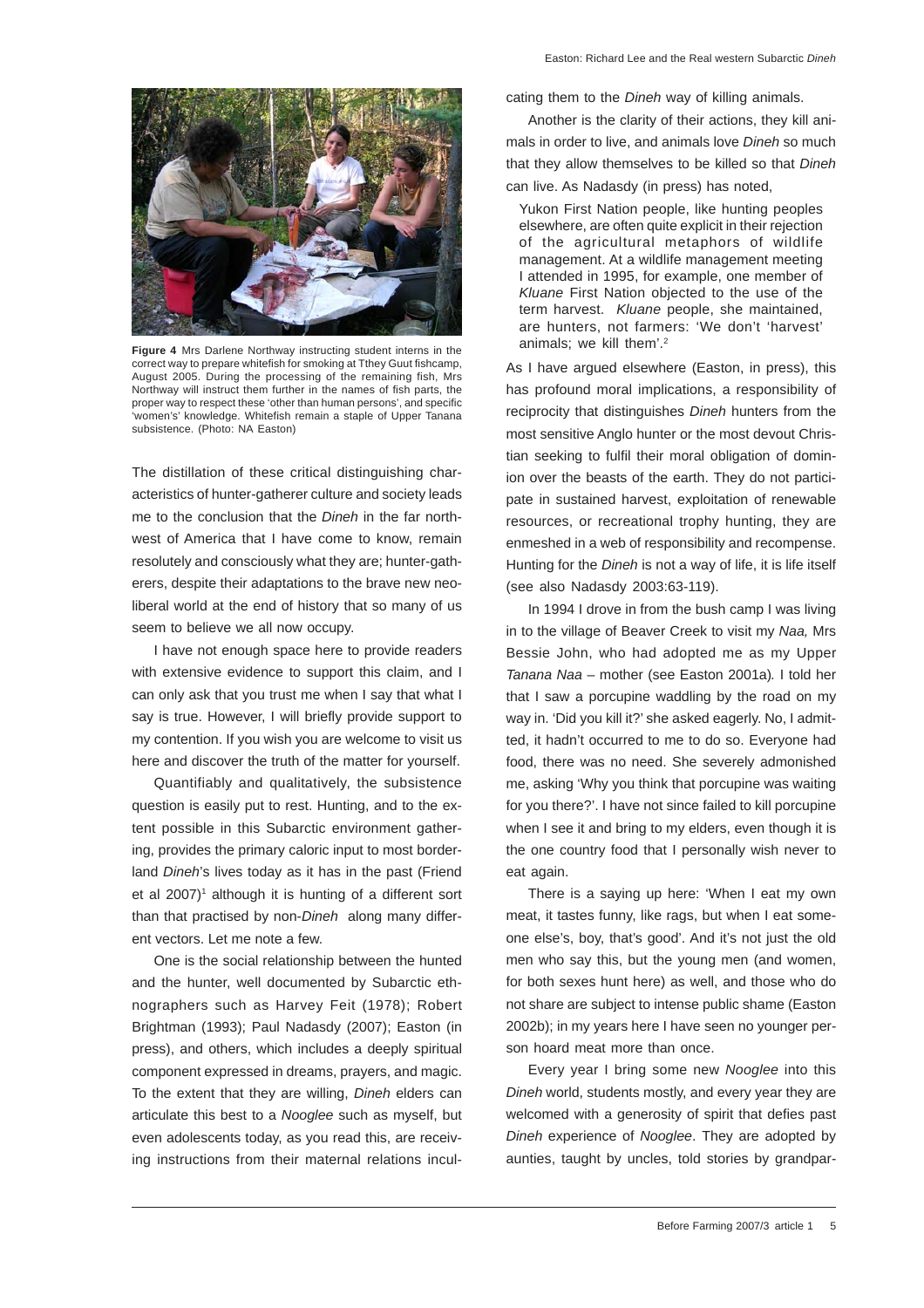ents, and everyone gives them food; whitefish, salmon, moosemeat, berries, tea, bannock, and time to feed their souls, and not one of them leaves this land unchanged for the better having discovered a new capacity to sharing.

When I lived here in the winter of 1997 I went into Whitehorse to pick up some lumber in order to build a few shelves in my modest cabin on the outskirts of Beaver Creek. When I returned I went to my cabin's cache to get some tools to set up my new shelves. Much to my annoyance I could not find my drill. I looked in my cabin, my truck, and odd places about the cabin but failed to find it. A day or so later, 'Rabbit' came by, as was his habit several times a week to sit with me, drink tea, and talk. I mentioned to him the loss of my drill 'Oh that,' he said, 'I have it in my truck'. 'What is it doing there?' I asked and, moreover, why hadn't he returned it. Completely nonplussed he replied, 'Well, what did you think happened to your drill? Of course someone took it for something. A drill doesn't walk off by itself. If you wanted it, you should have asked us for it'. Which, to my mind, is perhaps as good an example of contemporary levelling mechanism of riches as any.

Preparing to leave graduate school in Toronto to return to my borderlands field studies, Richard and I met to discuss methodology. As we reviewed interview outlines and survey profiles he noted that I should 'pay attention to locks'. Locks (let alone doors), it seems, did not exist in San-land when he started his own fieldwork in the 1960s, but began to appear in the 1980s. Richard suggested that their appearance within hunter-gatherer communities was a good proxy indicator of the breakdown of generalised reciprocity. So, on my return to Beaver Creek, I dutifully surveyed the village houses and found that while almost every house door had built-in locks as a matter of manufacturing design, without exception no-one used them, and a dozen or more of the villages' houses no longer had keys. In the summer of 2007 with the exception of the band administration office, the situation remained pretty much the same. The only instances that I have personally seen the use of house-door locks has been when they have been locked from the inside by house occupants for the purpose of ensuring privacy during sexual activity, otherwise relatives and friends are perfectly welcome to enter.

I will not display here the network of kinship which I have documented that ties *Dineh* from the Bering Sea to Great Slave Lake, suffice for me to say that it exists, and for those that doubt I only ask you to come here, gain the trust required to be privy to this information and you will see for yourselves. Otherwise, I will not speak too openly of this thing here, since it necessitates speaking the names of the dead, which is offensive to *Dineh* sensibilities. When pressed however, such as by the State to demonstrate a stream of land occupancy or as 'eligible' to be recognised as a 'Canadian' Indian person under the Federal Indian Act, it is done, and even the State has been forced to recognise that *Dineh* living in Alaska and the Northwest Territories have not-so-deep kin ties in the Yukon. This mobile demographic persists today, as demonstrated by contemporary marriages of Beaver Creek residents to people in Burwash, Champagne, Ross River, and Dawson City, Yukon, and Northway, Tetlin, Tanacross, Mentasta, Copper City, and Fairbanks, Alaska. When *Dineh* meet socially for the first time invariably they seek to discover how they are related by together tracing their genealogies and residencies until they discover their common ancestors.

Paradoxically, the building of the Alaska Highway, which brought considerable difficulties to all native communities along its path (see Cruikshank 1985; Easton 2005a:207-241) also provided a vector by which the regional identity of borderland *Dineh* was strengthened. There is not a day that goes by in which a family, or two or three, will not drive up or down the highway to visit with relatives on either side of the border. Along the way they will invariably stop at any number of places to walk with their children into the bush 'just to look around,' a practice during which adults share with children cultural knowledge and values of the bush, as well as maintain their own knowledge of the landscape and the comings and goings of its 'other-than-human' persons.

In my archaeological work I often employ younger *Dineh* men and women to work with me as surveyors and excavators. It is remarkable to note the ease and confidence most display in the bush. Doing survey work in particular, in which we will hike the native trails to camps and hunting lookouts, infuses them with a genuine and expansive happiness that they can hardly contain. This attitude is shared with their older relatives. When *Dineh* gather in the bush at fish camp, everyone's spirit is lifted, laughter abounds, historical tales are recounted, native language is spoken, and troubled souls salved. Individuals will regularly leave the village, sometimes in the middle of the night, in order to sleep in the bush where 'I just feel good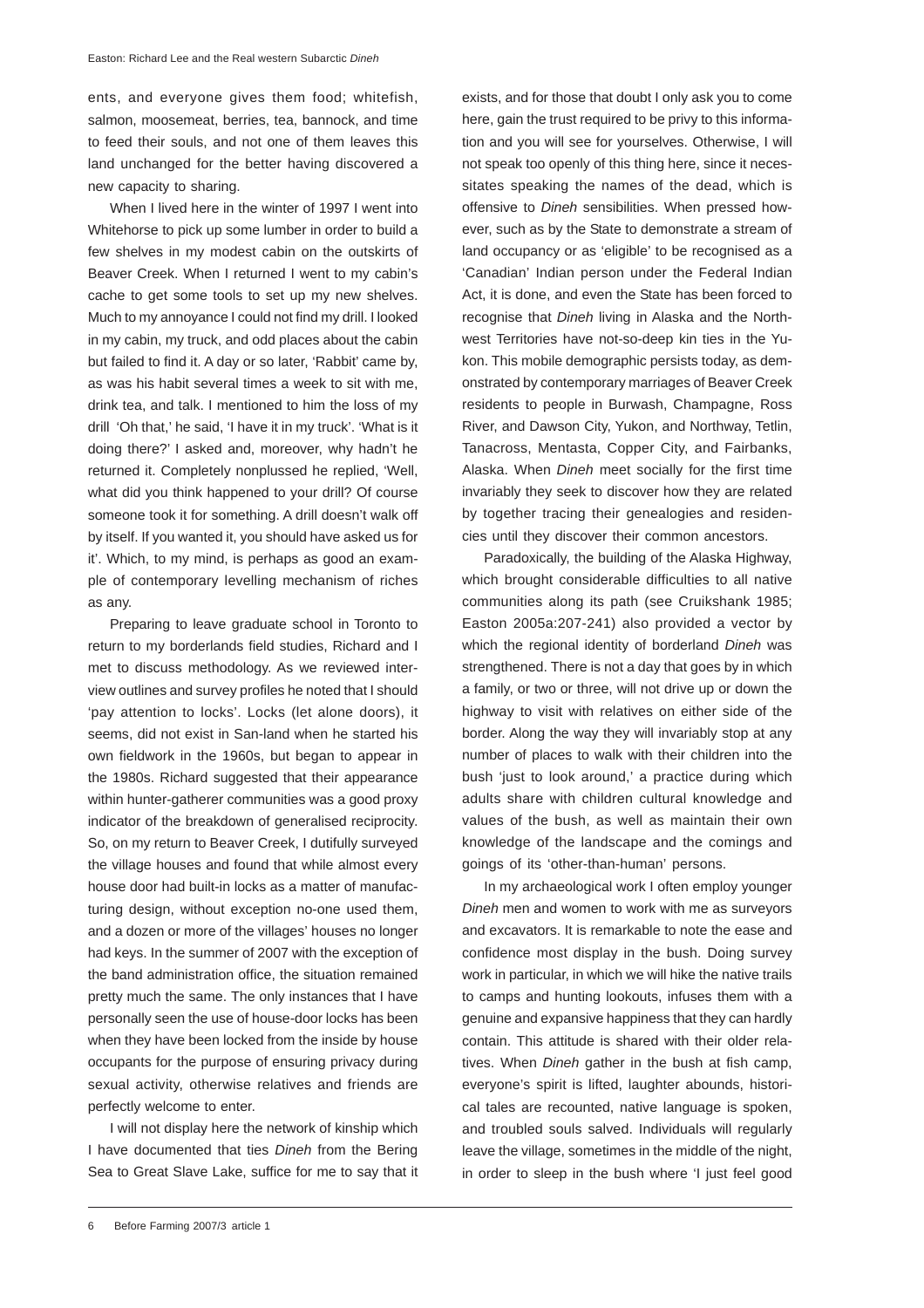and get a real rest'. Such comfort derived from spending time in the bush reflects the *Dineh* perception of the bush as something that is 'giving' and 'loving' (Bird-David 1990).

Let me be clear here. *Dineh* are aware that there are many potential dangers in the bush and that the unaware or untrained can quickly succumb to accident or even death, but such misfortune is generally thought to result from the unwise action or inaction of the individual, not the vagaries of a hostile or chaotic environment. As my proxy *shee'eh* (mother's brother) instructs, 'Look around you. Everything you need is right there. It's a gift to you, put right there for you. A gift'. The gifts of the land from Crow await those who live a good life. A good life is one lived with respect for oneself, respect for others, honesty, and generosity.

We got everything. We got house here. Nature has got everything out here, but people don't know how to use it. You can build a house here, make fish net, fish trap. You can make everything here. Nature has made it - people just don't know how to use it, don't know how to go about it. Native people lived here thousands of years; they didn't need help.

As for shamanistic beliefs and the Trickster, well like they say, you need to have been there. Both McClellan (1956, 1975) and Guedon (1994) have addressed the continued influence of the native 'spiritual - medico practice of shamanism', and my experience has proved similar. The *Dineh* of the borderland continue to use a wide variety of plants as medicine (see Easton 2005b), and the importance of communications between individuals and others through dreams, visions, and animal-people talk remains a daily concern for many.

Everything is speaking to you. Bird. Animal. People. You gotta listen to them, you gotta respect them. They try to help you. Tell you things. What they want. What they know. You gotta help them and they will help you.

#### Mrs Bessie John in Easton (2002a:207)

Contemporary western medical practice is used extensively, of course, but it remains in conjunction with, not in replacement of a range of more traditional aboriginal techniques of healing and wellness.

What anthropology has called the hunting band, and the generalised reciprocity and other shared values of the *Dineh* Way that binds it, persists in this north-western corner of the world. The interior Athapaskan potlatch (see Simeone 1995) remains the most intense public expression of 'living the *Dineh* Way'. Held on a variety of occasions, but most formally at deaths and subsequent memorials (which might be held as much as seven or more years later), this ritual belies any notion that these communities are mired in a 'culture of poverty'. Rather, they demonstrate that everyone is enmeshed in a community of riches. Even the poorest of potlatches requires the resources to host several hundred people over three to five days, counting their coming and going, and at minimum 10 to 20 thousand dollars of material goods. Particularly extravagant potlatches, held for highly respected people, can see 400-500 visitors to the village of Tanacross (2000 US Census population of 140, with a per capita income of US\$9,429), and material giveaways of \$30,000 in value).

Culture of poverty indeed.

But let me be clear. this wealth emerges incrementally, from a plethora of people, in \$20, \$50, \$200, \$2000, from all over the *Dineh* landscape: fish from the Bering Sea, money from an Anchorage lawyer and a cousin working the north slope oilfields, stored blankets from uncles in Beaver Creek, beaded mooseskin articles from aunties in Nenana, ducks from Northway, salmon from Mentasta, moose from Tetlin, berries from freezers… the list goes on, and on, and on. As a locally popular T-shirt slogan reads: 'It's All Indian Country'.

And, as it turns out, it is still full of hunter-gatherers.

The enormous changes in the material conditions of *Dineh* life can easily deceive the uninformed onlooker. Arriving at my first Tanacross potlatch in 1996 I spent the afternoon walking about the village meeting people and trying to get a feel for the place. One image stands sharply recalled, that of a group of about a dozen young men, teenagers we would call them, milling about outside the community hall, a 'boombox' beating rap music, the kids dressed in drooping pants revealing the bands of their underwear, logoinfested baseball caps sitting askew upon their heads, for all the world looking like any other group of alienated youth at an urban mall. Three hours later, as the drums began to call out to the community that it was time, these same young men entered the hall as a line of *Dineh* dancers, wearing richly embroidered mooseskin vests and moccasins, proudly holding aloft the 'talking stick', singing with certainty the song vocals. They still had logo-infested baseball caps sitting askew their heads but it was powerfully clear that these were not the same young people we would find at an urban mall.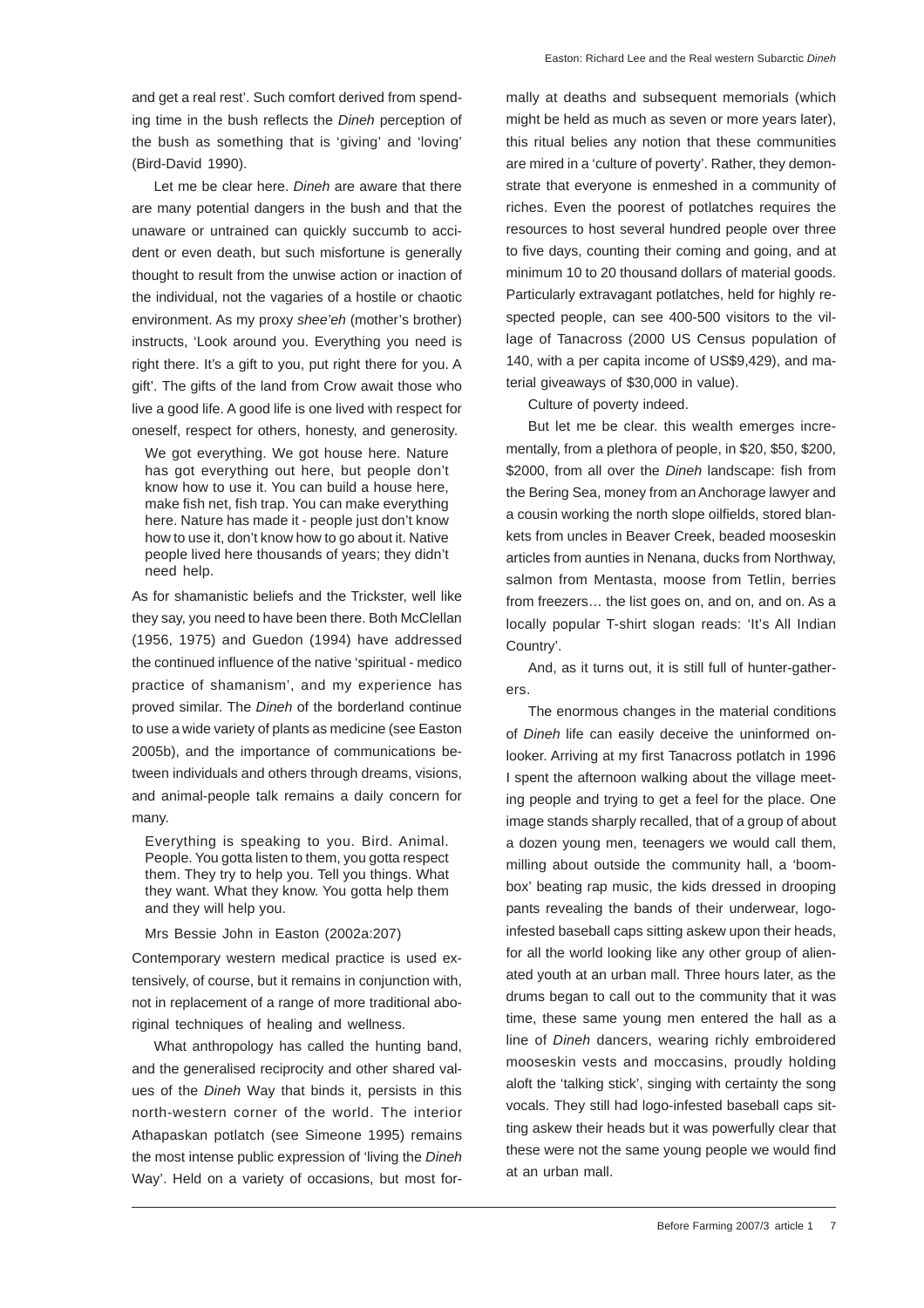They are not remnant Pleistocene analogues (although they do continue to inspire our archaeological imaginations); they are not pristine conservative cultures without knowledge of the wider global networks they are enmeshed in (although they are concerned with the conservation of their culture in contact with these other worlds); nor are they post-colonial marginalised serfs with no other choice (although they do live at our perceived geographic margins); and while they certainly do exist in my imagination, enriching my understanding of both myself and my worlds, they are not imaginary, but really 'Real'. They are *Dineh*.

Life on the borderlands is not a Shangri-la. In particular, the trauma of residential school attendance and the racism that has accompanied the sustained efforts at cultural genocide in the twentieth century has marked every adult *Dineh*. While their personal reaction to this experience has varied, nearly everyone has been subjected to periods of some form of physical or psychic abuse. What is remarkable is that the majority of adult people today have come to some accommodation of their life experience with the State and western capitalism through a conscious renewal of their identity as members of a *Dineh* community in a *Dineh* world.

It is time for me to end – which I take as good evidence as any that Fukuyama (1992) and others are wrong in their assertion that we are at the 'End of History' – it seems to be marching on right here before your eyes as you read this.

All good stories always end at the beginning, so let me share with you one last anecdote that speaks to Richard's character as a person. Last December, about a month after my 50<sup>th</sup> birthday, Richard contacted me and, among other gifts he offered, asked if I would come to speak at his CASCA festschrift, and my heart swelled. Although I had not spoken to him for many years, this gentle man, this human being whom my *Dineh* relations would immediately recognise as such, had neither mislaid nor forgotten me. He had allowed me to find my way towards my own future, 'whatever that might be' on my own terms, and retained his interested care

#### Endnotes

- 1 This extensive three year survey of the upper Tanana River native communities of Tanacross, Tetlin, and Northway, Alaska, and Beaver Creek, Yukon documents country food consumption.
- 2 Paul is an ethnographer who works primarily with the Kluane First Nation people of Burwash landing, a community of predominantly Southern Tutchone speaking *Dineh* whose principal contemporary village

and observation of my life because he has never confused his intellect with his heart, at least not in my world.

That day I learned another important facet of Richard Borshay Lee's character and becoming an anthropologist – for becoming an anthropologist in our shared view is certainly, if nothing else, attempting to discover our capacity for humanity and acting upon it.

And so, in the spirit of *festschrift,* which is above all a celebration of another's life, I offer you these words.

They are yours now. Do with them what you may: hold on to them, discard them, repeat them – that is up to you. But, as Thomas King (2005) likes to say, 'Don't say in the years to come that you would have lived your life differently if only you had heard this story. You've heard it now'.

#### **Acknowledgements**

This paper is a revised and expanded version of a similarly titled paper presented as an invited contribution to the Canadian Anthropological Society Symposium 'Hunters and Gatherers: A Symposium in Honour of Richard B. Lee,' presented 12 May 2007 in Toronto, Canada, and based on over twenty years of fieldwork with *Dineh* of Yukon and Alaska. During this time I have had many teachers who have strived to bring me to an understanding of the *Dineh* Way, and I am grateful to all of them, but I would like to particularly note the contributions of Mrs Bessie John, Mr Joseph Tommy Johnny, Mrs Darlene Northway, Mr David Johnny, Mrs Ruth Johnny, and Mr Jerry Isaac. *Ts'inni Cho*. I would also like to thank the symposium organisers, Robert Hitchcock and Megan Biesle, for inviting my participation, Paul Nadasdy and John Ritter for their sharing of both data and understanding, and the various funding agencies: The Northern Research Institute at Yukon College, the Social Sciences and Humanities Research Council of Canada, the Association of Canadian Universities for Northern Studies, and the Canada - United States Fulbright Foundation - which have supported my fieldwork. Finally, both my intellectual and personal debt to Richard Lee cannot be overstated, and I thank him for his long history of support and friendship.

lies some 180 kilometres south of the village of Beaver Creek. Burwash and Beaver Creek native residents share close kinship and residential ties; indeed, through the 1960s to 1990s they were classified by the Canadian Department of Indian Affairs as the same Indian Band (see Nadasdy 2004 and Easton 2004). Because of this proximity and kinship we frequently share our experiences and there have been few instances when they have not been complimentary.